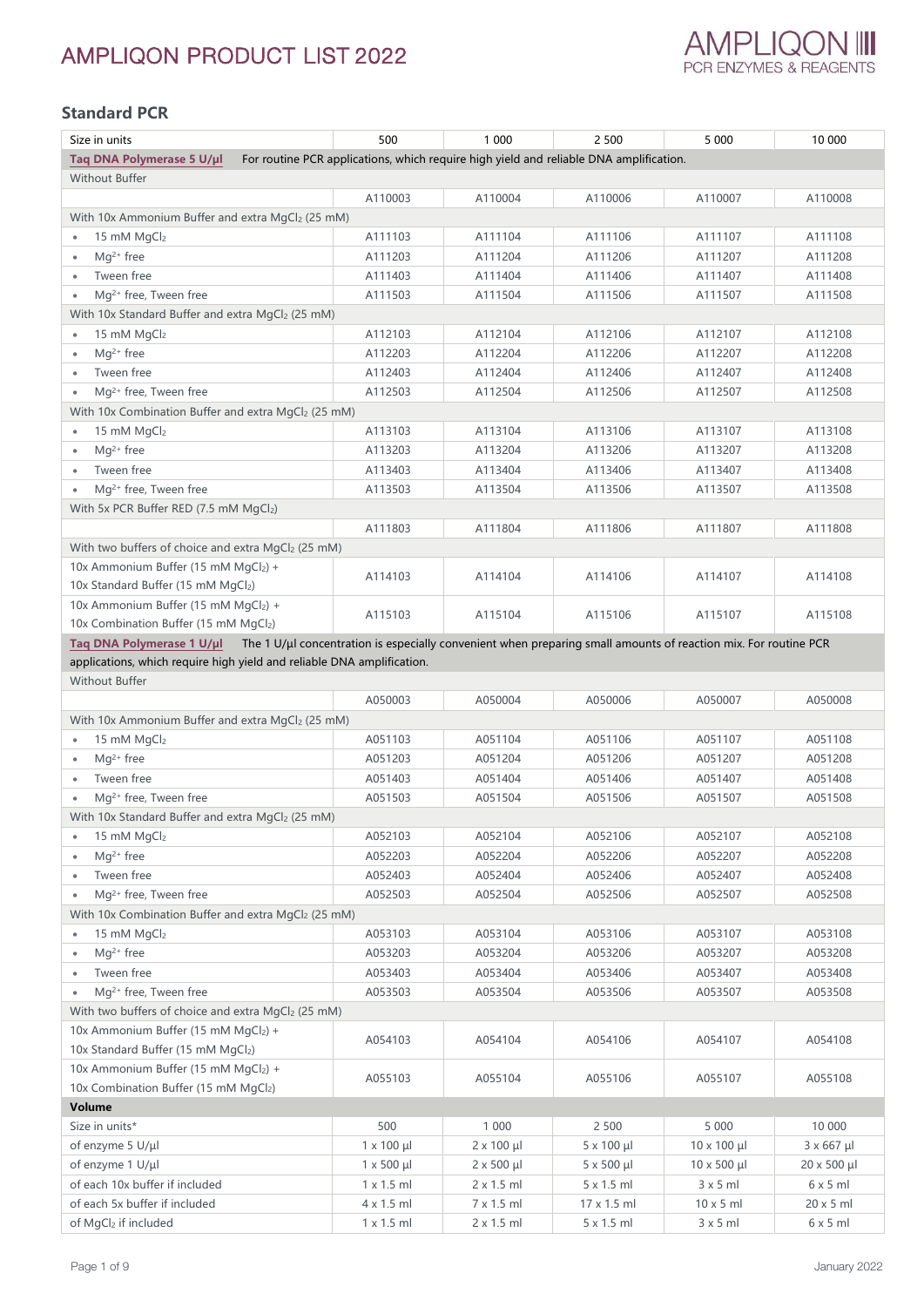

### **Standard PCR**

| Size in units                                                                                                                                          | 500                  | 1 000                | 2 500                | 5 0 0 0                                                                                                         | 10 000             |
|--------------------------------------------------------------------------------------------------------------------------------------------------------|----------------------|----------------------|----------------------|-----------------------------------------------------------------------------------------------------------------|--------------------|
| Taq DNA Polymerase RED 5 U/µl                                                                                                                          |                      |                      |                      | With inert red dye for convenient identification of the presence of enzyme and confirmation of complete mixing. |                    |
| For routine PCR applications, which require high yield and reliable DNA amplification.                                                                 |                      |                      |                      |                                                                                                                 |                    |
| Without Buffer                                                                                                                                         |                      |                      |                      |                                                                                                                 |                    |
|                                                                                                                                                        | A200003              | A200004              | A200006              | A200007                                                                                                         | A200008            |
| With 10x Ammonium Buffer and extra MgCl2 (25 mM)                                                                                                       |                      |                      |                      |                                                                                                                 |                    |
| 15 mM MgCl2<br>$\bullet$                                                                                                                               | A201103              | A201104              | A201106              | A201107                                                                                                         | A201108            |
| $Mg^{2+}$ free<br>$\bullet$                                                                                                                            | A201203              | A201204              | A201206              | A201207                                                                                                         | A201208            |
| Tween free<br>٠                                                                                                                                        | A201403              | A201404              | A201406              | A201407                                                                                                         | A201408            |
| Mg <sup>2+</sup> free, Tween free<br>٠                                                                                                                 | A201503              | A201504              | A201506              | A201507                                                                                                         | A201508            |
| With 10x Standard Buffer and extra MgCl2 (25 mM)                                                                                                       |                      |                      |                      |                                                                                                                 |                    |
| 15 mM MgCl2<br>٠                                                                                                                                       | A202103              | A202104              | A202106              | A202107                                                                                                         | A202108            |
| $Mg^{2+}$ free<br>٠                                                                                                                                    | A202203              | A202204              | A202206              | A202207                                                                                                         | A202208            |
| Tween free<br>$\bullet$                                                                                                                                | A202403              | A202404              | A202406              | A202407                                                                                                         | A202408            |
| Mg <sup>2+</sup> free, Tween free                                                                                                                      | A202503              | A202504              | A202506              | A202507                                                                                                         | A202508            |
| With 10x Combination Buffer and extra MgCl2 (25 mM)                                                                                                    |                      |                      |                      |                                                                                                                 |                    |
| 15 mM MgCl2                                                                                                                                            | A203103              | A203104              | A203106              | A203107                                                                                                         | A203108            |
| $Mq^{2+}$ free                                                                                                                                         | A203203              | A203204              | A203206              | A203207                                                                                                         | A203208            |
| Tween free<br>٠                                                                                                                                        | A203403              | A203404              | A203406              | A203407                                                                                                         | A203408            |
| Mg <sup>2+</sup> free, Tween free                                                                                                                      | A203503              | A203504              | A203506              | A203507                                                                                                         | A203508            |
| With two buffers of choice and extra MgCl2 (25 mM)                                                                                                     |                      |                      |                      |                                                                                                                 |                    |
| 10x Ammonium Buffer (15 mM MgCl2) +                                                                                                                    |                      |                      |                      |                                                                                                                 |                    |
| 10x Standard Buffer (15 mM MgCl2)                                                                                                                      | A204103              | A204104              | A204106              | A204107                                                                                                         | A204108            |
| 10x Ammonium Buffer (15 mM MgCl2) +                                                                                                                    |                      |                      |                      |                                                                                                                 |                    |
| 10x Combination Buffer (15 mM MgCl2)                                                                                                                   | A205103              | A205104              | A205106              | A205107                                                                                                         | A205108            |
| Taq DNA Polymerase RED 1 U/µl                                                                                                                          |                      |                      |                      | With inert red dye for convenient identification of the presence of enzyme and confirmation of complete mixing. |                    |
| The 1 U/µl concentration is especially convenient when preparing small amounts of reaction mix. For routine PCR applications, which require high yield |                      |                      |                      |                                                                                                                 |                    |
| and reliable DNA amplification.                                                                                                                        |                      |                      |                      |                                                                                                                 |                    |
| Without Buffer                                                                                                                                         |                      |                      |                      |                                                                                                                 |                    |
|                                                                                                                                                        | A060003              | A060004              | A060006              | A060007                                                                                                         | A060008            |
| With 10x Ammonium Buffer and extra MgCl2 (25 mM)                                                                                                       |                      |                      |                      |                                                                                                                 |                    |
| 15 mM MgCl2                                                                                                                                            | A061103              | A061104              | A061106              | A061107                                                                                                         | A061108            |
| $Mg^{2+}$ free                                                                                                                                         | A061203              | A061204              | A061206              | A061207                                                                                                         | A061208            |
| Tween free                                                                                                                                             | A061403              | A061404              | A061406              | A061407                                                                                                         | A061408            |
| Mg <sup>2+</sup> free, Tween free                                                                                                                      | A061503              | A061504              | A061506              | A061507                                                                                                         | A061508            |
| With 10x Standard Buffer and extra MgCl2 (25 mM)                                                                                                       |                      |                      |                      |                                                                                                                 |                    |
| 15 mM MgCl2<br>٠                                                                                                                                       | A062103              | A062104              | A062106              | A062107                                                                                                         | A062108            |
| $Mq^{2+}$ free<br>$\bullet$                                                                                                                            | A062203              | A062204              | A062206              | A062207                                                                                                         | A062208            |
| Tween free<br>$\bullet$                                                                                                                                | A062403              | A062404              | A062406              | A062407                                                                                                         | A062408            |
| Mq <sup>2+</sup> free, Tween free<br>٠                                                                                                                 | A062503              | A062504              | A062506              | A062507                                                                                                         | A062508            |
| With 10x Combination Buffer and extra MgCl2 (25 mM)                                                                                                    |                      |                      |                      |                                                                                                                 |                    |
| 15 mM MgCl2<br>$\bullet$                                                                                                                               | A063103              | A063104              | A063106              | A063107                                                                                                         | A063108            |
| $Mq^{2+}$ free<br>$\bullet$                                                                                                                            | A063203              | A063204              | A063206              | A063207                                                                                                         | A063208            |
| Tween free                                                                                                                                             | A063403              | A063404              | A063406              | A063407                                                                                                         | A063408            |
| Mq <sup>2+</sup> free, Tween free                                                                                                                      | A063503              | A063504              | A063506              | A063507                                                                                                         | A063508            |
| With two buffers of choice and extra MgCl2 (25 mM)                                                                                                     |                      |                      |                      |                                                                                                                 |                    |
| 10x Ammonium Buffer (15 mM MgCl2) +                                                                                                                    |                      |                      |                      |                                                                                                                 |                    |
| 10x Standard Buffer (15 mM MgCl2)                                                                                                                      | A064103              | A064104              | A064106              | A064107                                                                                                         | A064108            |
| 10x Ammonium Buffer (15 mM MgCl2) +                                                                                                                    |                      |                      |                      |                                                                                                                 |                    |
| 10x Combination Buffer (15 mM MgCl2)                                                                                                                   | A065103              | A065104              | A065106              | A065107                                                                                                         | A065108            |
| Volume                                                                                                                                                 |                      |                      |                      |                                                                                                                 |                    |
| Size in units*                                                                                                                                         | 500                  | 1 0 0 0              | 2 5 0 0              | 5 0 0 0                                                                                                         | 10 000             |
| of enzyme 5 U/µl                                                                                                                                       | $1 \times 100 \mu$   | $2 \times 100 \mu l$ | 5 x 100 µl           | $10 \times 100 \mu$                                                                                             | $3 \times 667$ µl  |
| of enzyme 1 U/µl                                                                                                                                       | $1 \times 500 \mu l$ | $2 \times 500 \mu l$ | $5 \times 500 \mu l$ | $10 \times 500 \mu l$                                                                                           | $20 \times 500$ µl |
| of each buffer if included                                                                                                                             | $1 \times 1.5$ ml    | $2 \times 1.5$ ml    | $5 \times 1.5$ ml    | $3 \times 5$ ml                                                                                                 | $6 \times 5$ ml    |
| of MgCl2 if included                                                                                                                                   | $1 \times 1.5$ ml    | 2 x 1.5 ml           | 5 x 1.5 ml           | $3 \times 5$ ml                                                                                                 | $6 \times 5$ ml    |
|                                                                                                                                                        |                      |                      |                      |                                                                                                                 |                    |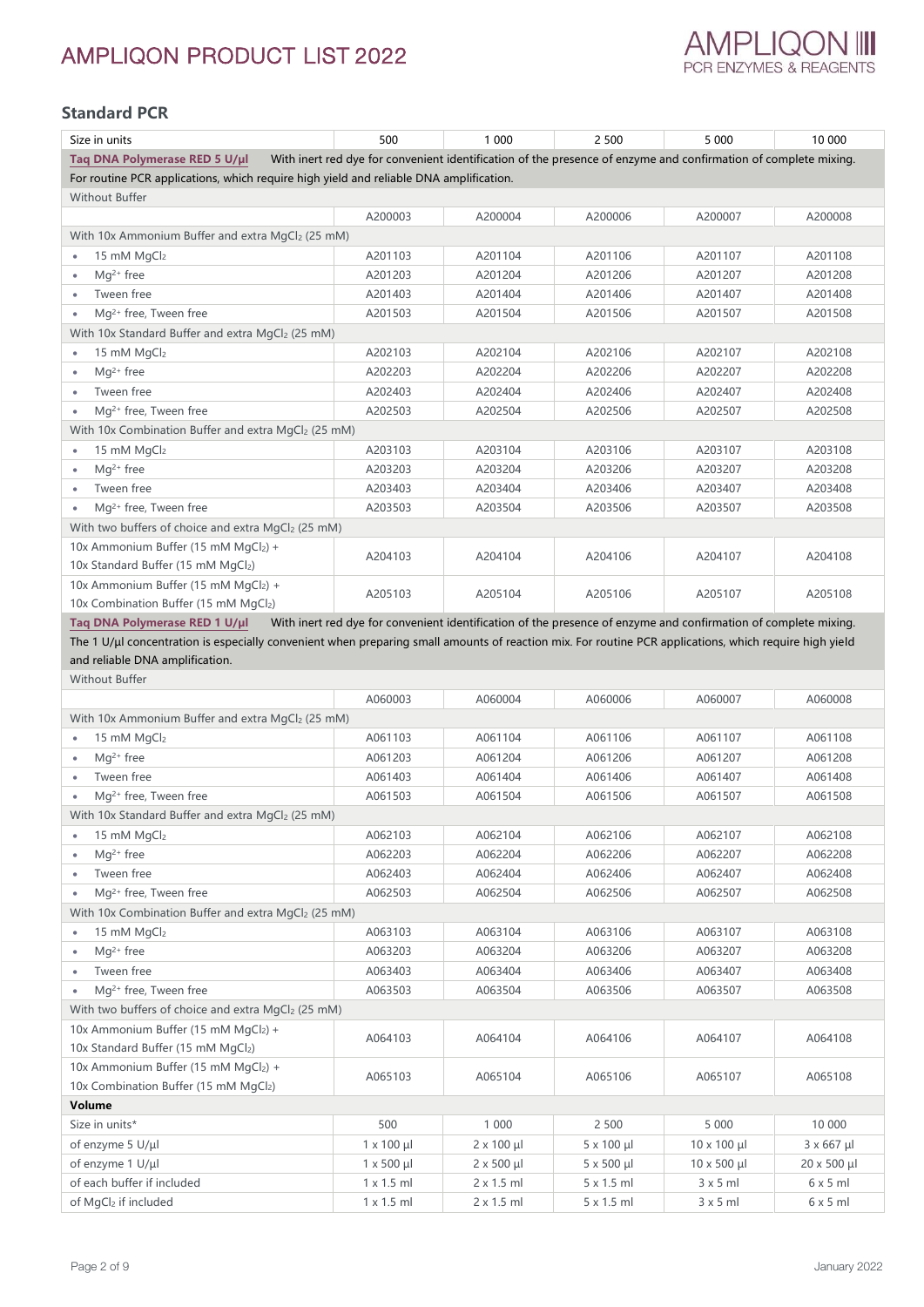

## **Hot Start PCR**

| Size in units                                                                            | 500                | 1 000             | 2 500                                                                                 | 5 0 0 0            | 10 000            |
|------------------------------------------------------------------------------------------|--------------------|-------------------|---------------------------------------------------------------------------------------|--------------------|-------------------|
| TEMPase Hot Start DNA Polymerase 5 U/µl                                                  |                    |                   | For reaction set-up at room temperature, superior amplification and high specificity. |                    |                   |
| <b>Without Buffer</b>                                                                    |                    |                   |                                                                                       |                    |                   |
|                                                                                          | A220003            | A220004           | A220006                                                                               | A220007            | A220008           |
| With 10x Ammonium Buffer and extra MgCl2 (25 mM)                                         |                    |                   |                                                                                       |                    |                   |
| 15 mM $MqCl2$<br>$\bullet$                                                               | A221103            | A221104           | A221106                                                                               | A221107            | A221108           |
| $Mq^{2+}$ free                                                                           | A221203            | A221204           | A221206                                                                               | A221207            | A221208           |
| Tween free                                                                               | A221403            | A221404           | A221406                                                                               | A221407            | A221408           |
| Mg <sup>2+</sup> free, Tween free                                                        | A221503            | A221504           | A221506                                                                               | A221507            | A221508           |
| With 10x Combination Buffer and extra MgCl2 (25 mM)                                      |                    |                   |                                                                                       |                    |                   |
| 15 mM MgCl2<br>٠                                                                         | A223103            | A223104           | A223106                                                                               | A223107            | A223108           |
| $Mq^{2+}$ free                                                                           | A223203            | A223204           | A223206                                                                               | A223207            | A223208           |
| Tween free<br>٠                                                                          | A223403            | A223404           | A223406                                                                               | A223407            | A223408           |
| Mg <sup>2+</sup> free, Tween free<br>٠                                                   | A223503            | A223504           | A223506                                                                               | A223507            | A223508           |
| With two buffers and extra MgCl2 (25 mM)                                                 |                    |                   |                                                                                       |                    |                   |
| 10x Ammonium Buffer (15 mM MgCl <sub>2</sub> ) +<br>10x Combination Buffer (15 mM MgCl2) | A225103            | A225104           | A225106                                                                               | A225107            | A225108           |
| With 5x PCR Buffer RED (7.5 mM MgCl2)                                                    |                    |                   |                                                                                       |                    |                   |
|                                                                                          | A221803            | A221804           | A221806                                                                               | A221807            | A221808           |
|                                                                                          |                    |                   |                                                                                       |                    |                   |
| Size in units                                                                            | 500                | 1 0 0 0           | 2 500                                                                                 | 5 0 0 0            | 10 000            |
| of enzyme 5 U/µl                                                                         | $1 \times 100 \mu$ | $2 \times 100$ µl | $5 \times 100 \mu$                                                                    | $10 \times 100$ µl | $3 \times 667$ µl |
| of each 10x buffer if included                                                           | $1 \times 1.5$ ml  | $2 \times 1.5$ ml | $5 \times 1.5$ ml                                                                     | 3x5m               | 6x5m              |
| of each 5x buffer if included                                                            | $2 \times 1.5$ ml  | $4 \times 1.5$ ml | $9 \times 1.5$ ml                                                                     | $5 \times 5$ m     | $10 \times 5$ ml  |
| of MgCl <sub>2</sub> if included                                                         | $1 \times 1.5$ ml  | $2 \times 1.5$ ml | $5 \times 1.5$ ml                                                                     | 3x5m               | $6 \times 5$ m    |

### **Glycerol Free Products**

| Size in units                                       | 500     | 1 0 0 0                                                                                                   | 2 500   | 5 0 0 0 | 10 000  |
|-----------------------------------------------------|---------|-----------------------------------------------------------------------------------------------------------|---------|---------|---------|
| Taq DNA Polymerase Glycerol Free 5 U/µl             |         | For automation and freeze-drying. For routine PCR applications, which require high yield and reliable DNA |         |         |         |
| amplification.                                      |         |                                                                                                           |         |         |         |
| <b>Without Buffer</b>                               |         |                                                                                                           |         |         |         |
|                                                     | A100003 | A100004                                                                                                   | A100006 | A100007 | A100008 |
| With 10x Ammonium Buffer and extra MgCl2 (25 mM)    |         |                                                                                                           |         |         |         |
| 15 mM MgCl2<br>$\bullet$                            | A101103 | A101104                                                                                                   | A101106 | A101107 | A101108 |
| Mg <sup>2+</sup> free<br>٠                          | A101203 | A101204                                                                                                   | A101206 | A101207 | A101208 |
| Tween free                                          | A101403 | A101404                                                                                                   | A101406 | A101407 | A101408 |
| Mq <sup>2+</sup> free, Tween free<br>٠              | A101503 | A101504                                                                                                   | A101506 | A101507 | A101508 |
| With 10x Standard Buffer and extra MgCl2 (25 mM)    |         |                                                                                                           |         |         |         |
| 15 mM MgCl2<br>٠                                    | A102103 | A102104                                                                                                   | A102106 | A102107 | A102108 |
| $Ma2+$ free<br>٠                                    | A102203 | A102204                                                                                                   | A102206 | A102207 | A102208 |
| Tween free<br>٠                                     | A102403 | A102404                                                                                                   | A102406 | A102407 | A102408 |
| Mg <sup>2+</sup> free, Tween free<br>٠              | A102503 | A102504                                                                                                   | A102506 | A102507 | A102508 |
| With 10x Combination Buffer and extra MgCl2 (25 mM) |         |                                                                                                           |         |         |         |
| 15 mM MgCl2<br>$\bullet$                            | A103103 | A103104                                                                                                   | A103106 | A103107 | A103108 |
| Ma <sup>2+</sup> free<br>٠                          | A103203 | A103204                                                                                                   | A103206 | A103207 | A103208 |
| Tween free<br>$\bullet$                             | A103403 | A103404                                                                                                   | A103406 | A103407 | A103408 |
| $Mq^{2+}$ free, Tween free                          | A103503 | A103504                                                                                                   | A103506 | A103507 | A103508 |
| With two buffers of choice and extra MgCl2 (25 mM)  |         |                                                                                                           |         |         |         |
| 10x Ammonium Buffer (15 mM MgCl <sub>2</sub> ) +    | A104103 | A104104                                                                                                   | A104106 | A104107 | A104108 |
| 10x Standard Buffer (15 mM MgCl2)                   |         |                                                                                                           |         |         |         |
| 10x Ammonium Buffer (15 mM MgCl2) +                 | A105103 | A105104                                                                                                   | A105106 | A105107 | A105108 |
| 10x Combination Buffer (15 mM MgCl2)                |         |                                                                                                           |         |         |         |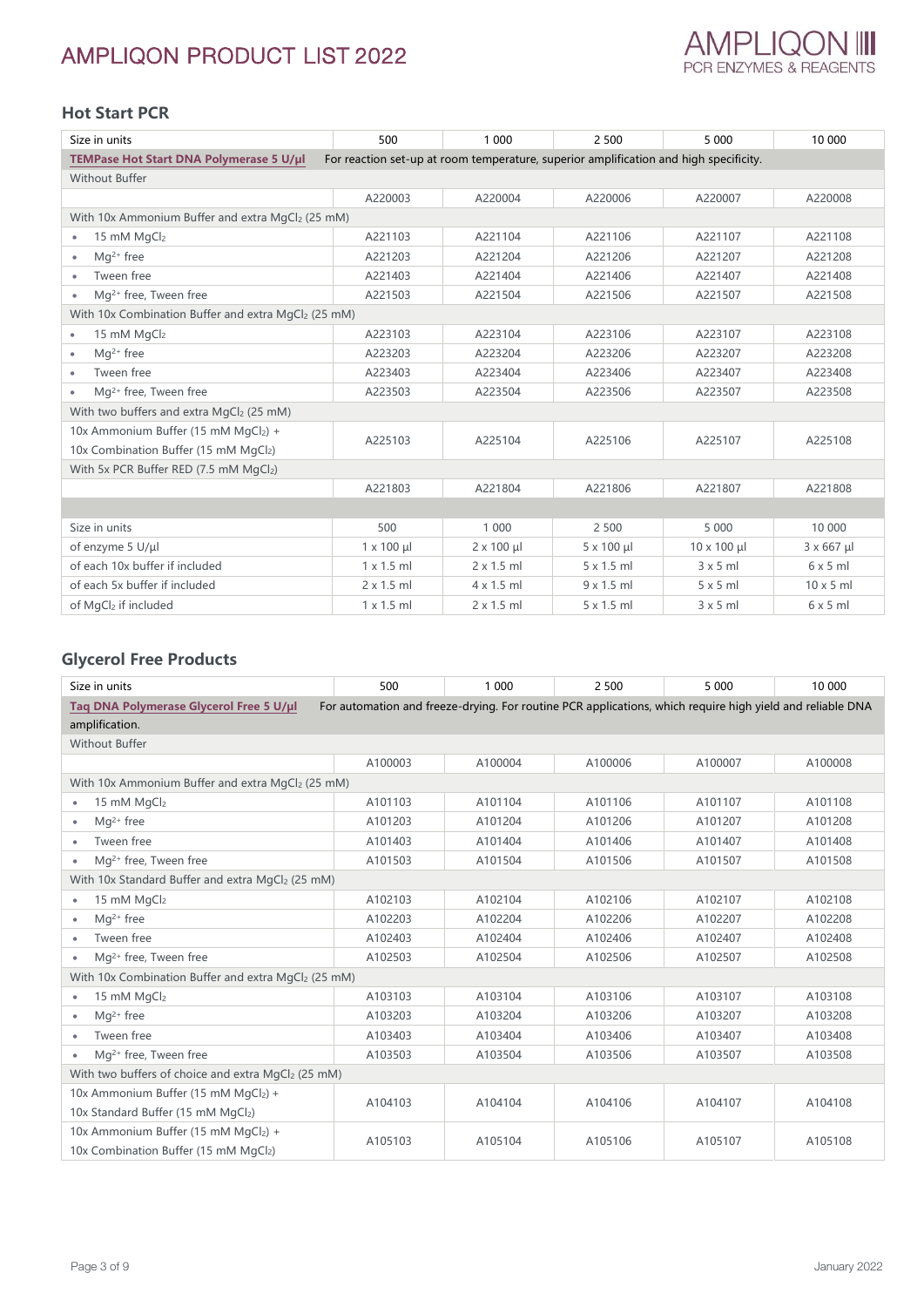

**[TEMPase Hot Start DNA Polymerase Glycerol Free 5 U/µl](http://ampliqon.com/en/products/pcr-enzymes/hot-start/tempase-hot-start-dna-polymerase-glycerol-free/)** For automation and freeze-drying, for reaction set-up at room temperature, superior amplification and high specificity.

| <b>Without Buffer</b>                               |                   |                    |                    |                     |                   |  |  |
|-----------------------------------------------------|-------------------|--------------------|--------------------|---------------------|-------------------|--|--|
|                                                     | A240003           | A240004            | A240006            | A240007             | A240008           |  |  |
| With 10x Ammonium Buffer and extra MgCl2 (25 mM)    |                   |                    |                    |                     |                   |  |  |
| 15 mM MgCl2                                         | A241103           | A241104            | A241106            | A241107             | A241108           |  |  |
| $Mq^{2+}$ free                                      | A241203           | A241204            | A241206            | A241207             | A241208           |  |  |
| Tween free                                          | A241403           | A241404            | A241406            | A241407             | A241408           |  |  |
| Mg <sup>2+</sup> free, Tween free                   | A241503           | A241504            | A241506            | A241507             | A241508           |  |  |
| With 10x Combination Buffer and extra MgCl2 (25 mM) |                   |                    |                    |                     |                   |  |  |
| 15 mM MgCl2                                         | A243103           | A243104            | A243106            | A243107             | A243108           |  |  |
| $Mq^{2+}$ free<br>٠                                 | A243203           | A243204            | A243206            | A243207             | A243208           |  |  |
| Tween free                                          | A243403           | A243404            | A243406            | A243407             | A243408           |  |  |
| Mg <sup>2+</sup> free, Tween free                   | A243503           | A243504            | A243506            | A243507             | A243508           |  |  |
| With two buffers and extra MgCl2 (25 mM)            |                   |                    |                    |                     |                   |  |  |
| 10x Ammonium Buffer (15 mM MgCl2) +                 | A245103           | A245104            | A245106            | A245107             | A245108           |  |  |
| 10x Combination Buffer (15 mM MgCl2)                |                   |                    |                    |                     |                   |  |  |
| Volume                                              |                   |                    |                    |                     |                   |  |  |
| Size in units                                       | 500               | 1 0 0 0            | 2 500              | 5 0 0 0             | 10 000            |  |  |
| of enzyme 5 U/µl                                    | $1 \times 100$ µl | $2 \times 100 \mu$ | $5 \times 100 \mu$ | $10 \times 100 \mu$ | $3 \times 667$ µl |  |  |
| of each buffer if included                          | $1 \times 1.5$ ml | $2 \times 1.5$ ml  | 5 x 1.5 ml         | 3x5ml               | 6x5ml             |  |  |
| of MgCl2 if included                                | $1 \times 1.5$ ml | $2 \times 1.5$ ml  | $5 \times 1.5$ ml  | 3x5ml               | $6 \times 5$ ml   |  |  |

**[Taq DNA Polymerase Glycerol Free 50](http://ampliqon.com/en/products/pcr-enzymes/taq/taq-dna-polymerase-glycerol-free/) U/µl** For automation and freeze-drying. For routine PCR applications, which require high yield and reliable

| Without Buffer    |                   |                 |                 |
|-------------------|-------------------|-----------------|-----------------|
|                   | A490010           | A490012         | A490044         |
| Volume            |                   |                 |                 |
| Size in units*    | 25 000            | 250 000         | 2 000 000       |
| of enzyme 50 U/µl | $1 \times 0.5$ ml | $1 \times 5$ ml | $8 \times 5$ ml |

#### **Standard PCR Master Mix**

| Size in 50 µl reactions                                | 100                                                                                  | 500                                                                                     | 2 500        | 5 0 0 0          | 10 000                   |  |  |
|--------------------------------------------------------|--------------------------------------------------------------------------------------|-----------------------------------------------------------------------------------------|--------------|------------------|--------------------------|--|--|
| <b>Taq OptiMix CLEAR</b>                               | An optimised Tag master mix with increased specificity                               |                                                                                         |              |                  |                          |  |  |
| Tag OptiMix CLEAR 2x Master Mix                        |                                                                                      |                                                                                         |              |                  |                          |  |  |
| 1.5 mM MgCl2 final conc.                               | A370501                                                                              | A370503                                                                                 | A370506      | A370507          | $\overline{\phantom{a}}$ |  |  |
| <b>Tag DNA Polymerase Master Mix</b>                   | Suitable for standard tests due to reduced setup time and increased reproducibility. |                                                                                         |              |                  |                          |  |  |
| Taq DNA Polymerase 2x Master Mix                       |                                                                                      |                                                                                         |              |                  |                          |  |  |
| 1.5 mM MgCl2 final conc.<br>$\bullet$                  | A140301                                                                              | A140303                                                                                 | A140306      | A140307          | A140308                  |  |  |
| 2 mM MgCl2 final conc.<br>$\bullet$                    | A150301                                                                              | A150303                                                                                 | A150306      | A150307          | A150308                  |  |  |
| Taq DNA Polymerase 1.1x Master Mix                     |                                                                                      |                                                                                         |              |                  |                          |  |  |
| 1.5 mM MgCl2 final conc.                               | A120301                                                                              | A120303                                                                                 | A120306      | A120307          | A120308                  |  |  |
| 2 mM MgCl2 final conc.<br>$\bullet$                    | A130301                                                                              | A130303                                                                                 | A130306      | A130307          | A130308                  |  |  |
| Tag DNA Polymerase Master Mix RED - for direct loading |                                                                                      | With inert red dye and stabilisers to allow direct loading to agarose and SDS DNA gels. |              |                  |                          |  |  |
| Tag DNA Polymerase 2x Master Mix RED                   |                                                                                      |                                                                                         |              |                  |                          |  |  |
| 1.5 mM MgCl2 final conc.                               | A180301                                                                              | A180303                                                                                 | A180306      | A180307          | A180308                  |  |  |
| 2 mM MgCl <sub>2</sub> final conc.<br>٠                | A190301                                                                              | A190303                                                                                 | A190306      | A190307          | A190308                  |  |  |
| Tag DNA Polymerase 1.1x Master Mix RED                 |                                                                                      |                                                                                         |              |                  |                          |  |  |
| 1.5 mM MgCl <sub>2</sub> final conc.<br>$\bullet$      | A160301                                                                              | A160303                                                                                 | A160306      | A160307          | A160308                  |  |  |
| 2 mM MgCl2 final conc.                                 | A170301                                                                              | A170303                                                                                 | A170306      | A170307          | A170308                  |  |  |
| Volume                                                 |                                                                                      |                                                                                         |              |                  |                          |  |  |
| Reactions of 50 µl                                     | 100                                                                                  | 500                                                                                     | 2 5 0 0      | 5 0 0 0          | 10 000                   |  |  |
| of 1.1x Master Mixes                                   | $3 \times 1.5$ ml                                                                    | $15 \times 1.5$ ml                                                                      | 75 x 1.5 ml  | $45 \times 5$ ml | $50 \times 9$ ml         |  |  |
| of 2x Master Mixes                                     | 2 x 1.25 ml                                                                          | 10 x 1.25 ml                                                                            | 50 x 1.25 ml | $25 \times 5$ ml | $28 \times 9$ ml         |  |  |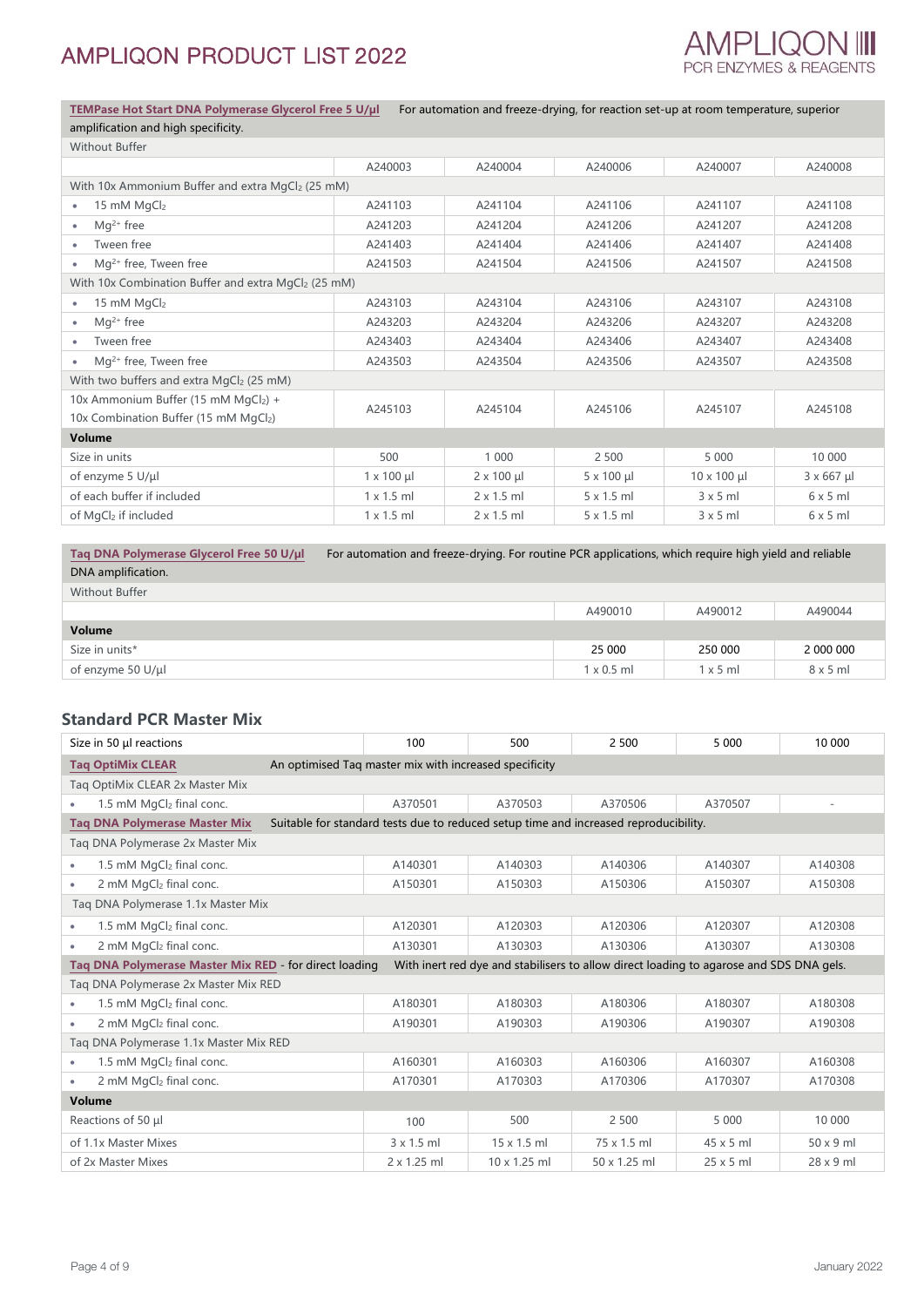

### **Hot Start PCR Master Mix and Master Mix BLUE**

| Size in 50 µl reactions                                                                                                                                 | 100                | 500                 | 1 0 0 0                                                                                  | 2 500             | 5 0 0 0          | 10 000           |  |
|---------------------------------------------------------------------------------------------------------------------------------------------------------|--------------------|---------------------|------------------------------------------------------------------------------------------|-------------------|------------------|------------------|--|
| For reaction setup at room temperature, superior amplification and high specificity. Recommended for detection of low copy<br><b>TEMPase Master Mix</b> |                    |                     |                                                                                          |                   |                  |                  |  |
| number targets.                                                                                                                                         |                    |                     |                                                                                          |                   |                  |                  |  |
| TEMPase DNA Polymerase 2x Master Mix A (based on Ammonium Buffer)                                                                                       |                    |                     |                                                                                          |                   |                  |                  |  |
| 1.5 mM MgCl2 final conc.<br>$\bullet$                                                                                                                   | A230301            | A230303             | A230304                                                                                  | A230306           | A230307          | A230308          |  |
| TEMPase DNA Polymerase 2x Master Mix C (based on Combination Buffer)                                                                                    |                    |                     |                                                                                          |                   |                  |                  |  |
| 1.5 mM $MqCl2$ final conc.<br>$\bullet$                                                                                                                 | A230701            | A230703             | A230704                                                                                  | A230706           | A230707          | A230708          |  |
| <b>TEMPase Master Mix BLUE - for direct loading</b>                                                                                                     |                    |                     | With inert blue dye and stabilisers to allow direct loading to agarose and SDS DNA gels. |                   |                  |                  |  |
| TEMPase DNA Polymerase 2x Master Mix A BLUE                                                                                                             |                    |                     |                                                                                          |                   |                  |                  |  |
| 1.5 mM MgCl <sub>2</sub> final conc.<br>$\bullet$                                                                                                       | A290401            | A290403             | A290404                                                                                  | A290406           | A290407          | A290408          |  |
| TEMPase DNA Polymerase 2x Master Mix C BLUE                                                                                                             |                    |                     |                                                                                          |                   |                  |                  |  |
| 1.5 mM $MgCl2$ final conc.<br>$\bullet$                                                                                                                 | A290801            | A290803             | A290804                                                                                  | A290806           | A290807          | A290808          |  |
| Volume                                                                                                                                                  |                    |                     |                                                                                          |                   |                  |                  |  |
| Reactions of 50 µl                                                                                                                                      | 100                | 500                 | 1 0 0 0                                                                                  | 2 500             | 5 0 0 0          | 10 000           |  |
| of 2x Master Mixes                                                                                                                                      | $2 \times 1.25$ ml | $10 \times 1.25$ ml | $20 \times 1.25$ ml                                                                      | 50 x 1.25 ml      | $25 \times 5$ ml | $28 \times 9$ ml |  |
| of MgCl <sub>2</sub> if included*                                                                                                                       | $1 \times 1.5$ ml  | $1 \times 1.5$ ml   | $2 \times 1.5$ ml                                                                        | $3 \times 1.5$ ml | $2 \times 5$ ml  | $4 \times 5$ ml  |  |

#### **Lyophilized PCR**

| Size in 25 µl reactions                                    | 500<br>2 500<br>1 000                                                                 |                   |                   |                    |  |  |
|------------------------------------------------------------|---------------------------------------------------------------------------------------|-------------------|-------------------|--------------------|--|--|
| <b>DryTech TEMPase 5x Master Mix Clear</b>                 | Lyophilized TEMPase Master Mix for reaction setup at room temperature. Shipping at    |                   |                   |                    |  |  |
| ambient temperature.                                       |                                                                                       |                   |                   |                    |  |  |
| DryTech TEMPase 5x Master Mix with 5x DryTech Buffer Clear |                                                                                       |                   |                   |                    |  |  |
| 2 mM MgCl <sub>2</sub> final conc.                         |                                                                                       | A747203           | A747204           | A747206            |  |  |
| <b>DryTech TEMPase 5x Master Mix Green</b>                 | Lyophilized TEMPase Master Mix with green dye for direct loading. Shipping at ambient |                   |                   |                    |  |  |
| temperature.                                               |                                                                                       |                   |                   |                    |  |  |
| DryTech TEMPase 5x Master Mix with 5x DryTech Buffer Green |                                                                                       |                   |                   |                    |  |  |
| 2 mM MgCl2 final conc.                                     |                                                                                       | A747303           | A747304           | A747306            |  |  |
| Volume                                                     |                                                                                       |                   |                   |                    |  |  |
| Reactions of 25 µl                                         |                                                                                       | 500               | 1 0 0 0           | 2 500              |  |  |
| of 5x master mixes                                         |                                                                                       | 2 vials           | 4 vials           | 10 vials           |  |  |
| of 5x buffer                                               |                                                                                       | $2 \times 1.3$ ml | $4 \times 1.3$ ml | $10 \times 1.3$ ml |  |  |

## **Genotyping**

| Size in 100 µl reactions                                                                                      | 100                | 500              |  |  |  |  |
|---------------------------------------------------------------------------------------------------------------|--------------------|------------------|--|--|--|--|
| <b>Q-Extract DNA Extraction PCR Kit*</b><br>The optimal solution for genotyping incl. easy DNA extraction.    |                    |                  |  |  |  |  |
| With Tag DNA Polymerase 2x Master Mix RED<br>۰                                                                | A570001            | A570004          |  |  |  |  |
| Q-Extract DNA Extraction Hot Start PCR Kit*<br>The optimal solution for genotyping incl. easy DNA extraction. |                    |                  |  |  |  |  |
| With TEMPase Hot Start DNA Polymerase 2x Master Mix A BLUE<br>٠                                               | A574401            | A574404          |  |  |  |  |
| Volume                                                                                                        |                    |                  |  |  |  |  |
| Reactions of 100 µl                                                                                           | 100                | 500              |  |  |  |  |
| Volume of Q-Extract Extraction Solution                                                                       | $1 \times 10$ ml   | $5 \times 10$ ml |  |  |  |  |
| Volume of enzyme                                                                                              | $1 \times 1.25$ ml | 5 x 1.25 ml      |  |  |  |  |

\*Q-Extract DNA Extraction Solution is also available as a separate product. See page 7.

### **Multiplex PCR Master Mix**

| Size in 50 µl reactions                                                                                                                                   | 100                | 500               | 1 000             | 2 500               | 5 0 0 0          | 10 000           |
|-----------------------------------------------------------------------------------------------------------------------------------------------------------|--------------------|-------------------|-------------------|---------------------|------------------|------------------|
| <b>Multiplex TEMPase Master Mix</b><br>For multiplex PCR reaction setup at room temperature, allowing to apply multiple primer sets within a single tube. |                    |                   |                   |                     |                  |                  |
| Multiplex TEMPase 2x Master Mix with extra MgCl2 (25 mM)                                                                                                  |                    |                   |                   |                     |                  |                  |
| 3 mM MgCl <sub>2</sub> final conc.                                                                                                                        | A260301            | A260303           | A260304           | A260306             | A260307          | A260308          |
| <b>Volume</b>                                                                                                                                             |                    |                   |                   |                     |                  |                  |
| Reactions of 50 µl                                                                                                                                        | 100                | 500               | 1 0 0 0           | 2 500               | 5 0 0 0          | 10 000           |
| of 2x Master Mixes                                                                                                                                        | $2 \times 1.25$ ml | 10 x 1.25 ml      | 20 x 1.25 ml      | $50 \times 1.25$ ml | $25 \times 5$ ml | $28 \times 9$ ml |
| of MgCl2                                                                                                                                                  | $1 \times 1.5$ ml  | $1 \times 1.5$ ml | $2 \times 1.5$ ml | $3 \times 1.5$ ml   | $2 \times 5$ ml  | $4 \times 5$ ml  |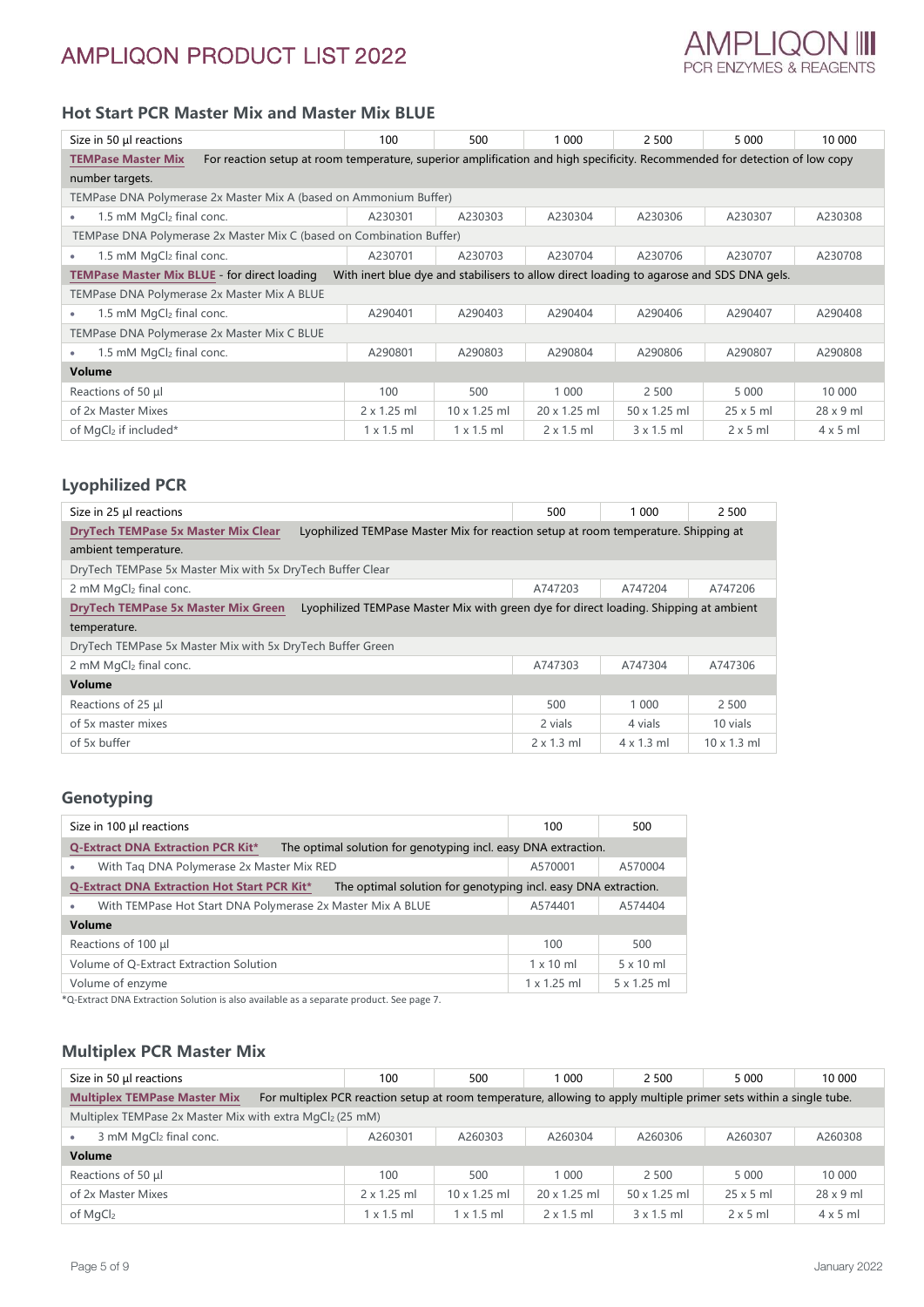## **GC-rich PCR**

| Size in units                                                                                                                       | 500               | 1 000             | 2 500             | 5 0 0 0             | 10 000            |  |
|-------------------------------------------------------------------------------------------------------------------------------------|-------------------|-------------------|-------------------|---------------------|-------------------|--|
| <b>GC-rich DNA Target Kit:</b><br>Optimized to successfully amplify difficult GC-rich DNA targets that regular master mixes cannot. |                   |                   |                   |                     |                   |  |
| TEMPase Hot Start DNA Polymerase with two special buffers and extra MgCl <sub>2</sub> (25 mM)                                       |                   |                   |                   |                     |                   |  |
| 4x GC Buffer I and 4x GC Buffer II                                                                                                  | A227103           | A227104           | A227106           | A227107             | A227108           |  |
|                                                                                                                                     |                   |                   |                   |                     |                   |  |
| Size in units                                                                                                                       | 500               | 1 0 0 0           | 2 500             | 5 0 0 0             | 10 000            |  |
| of enzyme $5 \text{ U}/\mu$                                                                                                         | $1 \times 100$ µ  | $2 \times 100$ µl | $5 \times 100$ µl | $10 \times 100 \mu$ | $3 \times 667$ µl |  |
| of each 10x buffer if included                                                                                                      | $1 \times 1.5$ ml | $2 \times 1.5$ ml | $5 \times 1.5$ ml | $3 \times 5$ ml     | 6x5m              |  |
| of each 5x buffer if included                                                                                                       | $2 \times 1.5$ ml | $4 \times 1.5$ ml | $9 \times 1.5$ ml | $5 \times 5$ ml     | $10 \times 5$ ml  |  |
| of MaCl <sub>2</sub> if included                                                                                                    | $1 \times 1.5$ ml | $2 \times 1.5$ ml | $5 \times 1.5$ ml | 3x5m                | 6x5m              |  |

### **GC-rich PCR Master Mix**

| Size in 50 µl reactions                                                                                                                | 100                | 500                 | 1 000             | 2 500               | 5 0 0 0          | 10 000           |
|----------------------------------------------------------------------------------------------------------------------------------------|--------------------|---------------------|-------------------|---------------------|------------------|------------------|
| <b>GC-rich TEMPase Master Mix</b><br>Optimized to successfully amplify difficult GC-rich DNA targets that regular master mixes cannot. |                    |                     |                   |                     |                  |                  |
| <b>GC TEMPase 2x Master Mix I</b>                                                                                                      |                    |                     |                   |                     |                  |                  |
| 1.5 mM MgCl <sub>2</sub> final conc.                                                                                                   | A331701            | A331703             | A331704           | A331706             | A331707          | A331708          |
| <b>GC TEMPase 2x Master Mix II</b>                                                                                                     |                    |                     |                   |                     |                  |                  |
| 1.5 mM MgCl2 final conc.                                                                                                               | A332701            | A332703             | A332704           | A332706             | A332707          | A332708          |
| Volume                                                                                                                                 |                    |                     |                   |                     |                  |                  |
| Reactions of 50 µl                                                                                                                     | 100                | 500                 | 1 0 0 0           | 2 500               | 5 0 0 0          | 10 000           |
| of 2x Master Mixes                                                                                                                     | $2 \times 1.25$ ml | $10 \times 1.25$ ml | 20 x 1.25 ml      | $50 \times 1.25$ ml | $25 \times 5$ ml | $28 \times 9$ ml |
| of MgCl <sub>2</sub> if included*                                                                                                      | $x$ 1.5 ml         | $1 \times 1.5$ ml   | $2 \times 1.5$ ml | $3 \times 1.5$ ml   | $2 \times 5$ ml  | $4 \times 5$ m   |

### **Real-Time Master Mix**

| Size in 25 µl reactions                                                                                             | 400                | 4 0 0 0      |  |  |
|---------------------------------------------------------------------------------------------------------------------|--------------------|--------------|--|--|
| <b>RealO Plus 2x Master Mix</b><br>Optimized all-in-one master mix for real-time PCR, well suited for quantitation, |                    |              |  |  |
| detection of gene expression, SNP analysis, pathogen detection and multiplex PCR (for probe).                       |                    |              |  |  |
| Green                                                                                                               |                    |              |  |  |
| Without ROX<br>٠                                                                                                    | A323402            | A323406      |  |  |
| Low ROX<br>۰                                                                                                        | A324402            | A324406      |  |  |
| High ROX<br>۰                                                                                                       | A325402            | A325406      |  |  |
| for Probe                                                                                                           |                    |              |  |  |
| Without ROX<br>۰                                                                                                    | A313402            | A313406      |  |  |
| Low ROX<br>۰                                                                                                        | A314402            | A314406      |  |  |
| High ROX<br>۰                                                                                                       | A315402            | A315406      |  |  |
| <b>Volume</b>                                                                                                       |                    |              |  |  |
| Reactions of 25 µl                                                                                                  | 400                | 4 0 0 0      |  |  |
| Volume of 2x Master Mix                                                                                             | $4 \times 1.25$ ml | 40 x 1.25 ml |  |  |

### **High Fidelity PCR**

| AQ97 High Fidelity DNA Polymerase 2 U/µl<br>High fidelity proofreading DNA Polymerase featuring robust amplification on AT-<br>rich, GC-rich and long DNA targets. Recommended for cloning and mutagenesis. |                   |                   |                   |                    |  |  |
|-------------------------------------------------------------------------------------------------------------------------------------------------------------------------------------------------------------|-------------------|-------------------|-------------------|--------------------|--|--|
| With 5x AQ97 Buffer and extra MgCl2 (25 mM)                                                                                                                                                                 | A767501           | A767503           | A767504           | A767506            |  |  |
| Volume                                                                                                                                                                                                      |                   |                   |                   |                    |  |  |
| Size in units                                                                                                                                                                                               | 100               | 500               | 1 0 0 0           | 2 500              |  |  |
| of enzyme                                                                                                                                                                                                   | $1 \times 50$ µ   | $1 \times 250$ µ  | $2 \times 250$ µl | $5 \times 250$ µl  |  |  |
| of buffer                                                                                                                                                                                                   | $2 \times 1.5$ ml | $4 \times 1.5$ ml | $8 \times 1.5$ ml | $18 \times 1.5$ ml |  |  |
| of MgCl <sub>2</sub>                                                                                                                                                                                        | $1 \times 1.5$ ml | $1 \times 1.5$ ml | $2 \times 1.5$ ml | $5 \times 1.5$ ml  |  |  |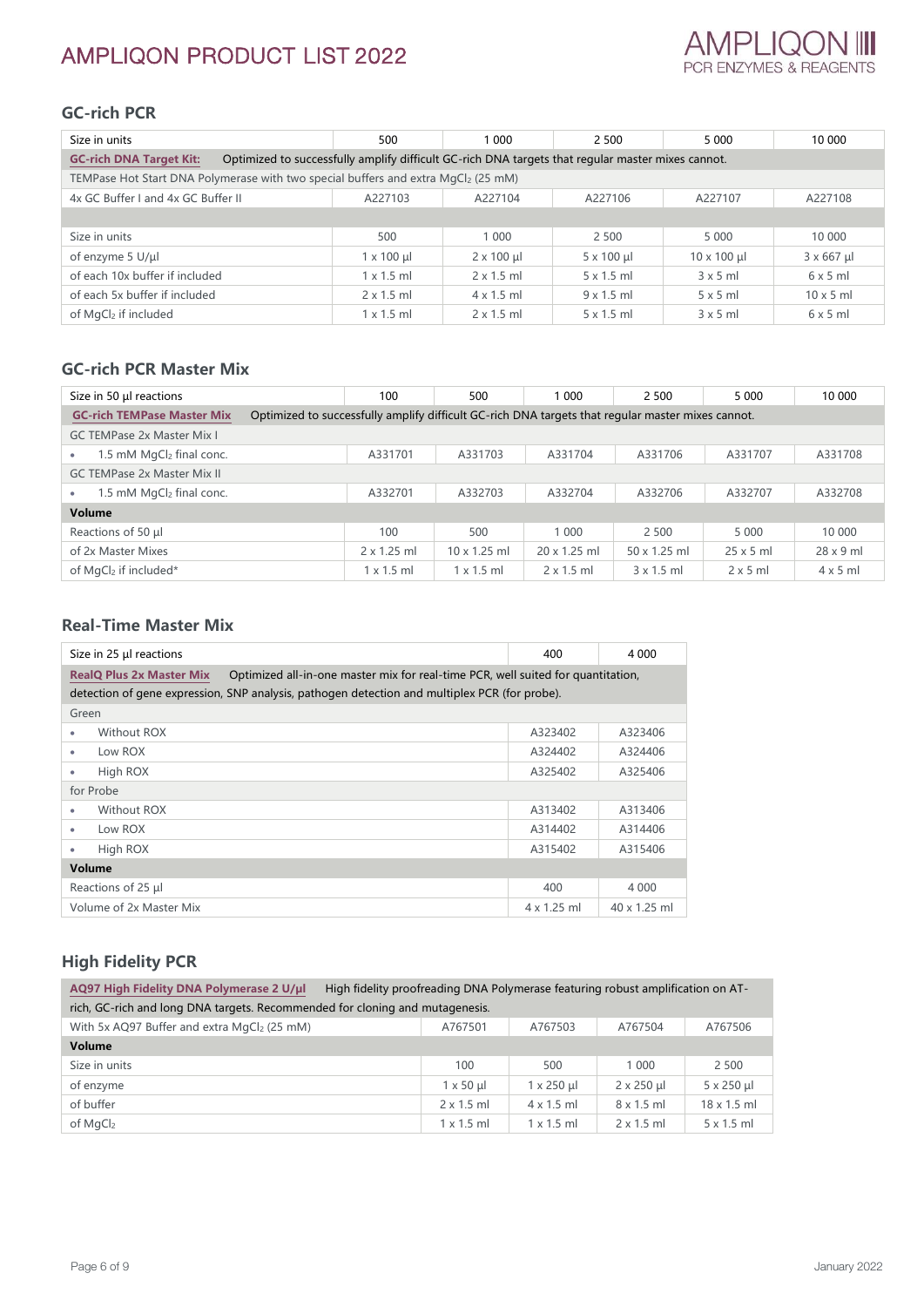

**AQ97 [High Fidelity DNA Polymerase 2x Master Mix](https://ampliqon.com/en/pcr-enzymes/pcr-enzymes/high-fidelity/aq97-high-fidelity-dna-polymerase-2x-master-mix/)** High fidelity proofreading DNA Polymerase featuring robust amplification on AT-rich, GC-rich and long DNA targets. Recommended for cloning and mutagenesis.

| <u>UITAT-HUI, UC-HUITAHU IUNG DIVA tahuttis. Necummented Tur Citimity and mutagenesis.</u>                             |                    |                      |                     |                      |  |  |
|------------------------------------------------------------------------------------------------------------------------|--------------------|----------------------|---------------------|----------------------|--|--|
|                                                                                                                        | A770101            | A770103              | A770106             | A770107              |  |  |
| Volume                                                                                                                 |                    |                      |                     |                      |  |  |
| Reactions of 50 µl                                                                                                     | 100                | 500                  | 2 500               | 5000                 |  |  |
| Volume of 2x Master Mix                                                                                                | $2 \times 1.25$ ml | $10 \times 1.25$ ml  | $50 \times 1.25$ ml | $25 \times 5$ ml     |  |  |
| High fidelity proofreading DNA polymerase, recommended for cloning, mutagenesis and<br>AccuPOL DNA Polymerase 2.5 U/µl |                    |                      |                     |                      |  |  |
| when blunt ends are required.                                                                                          |                    |                      |                     |                      |  |  |
| <b>Without Buffer</b>                                                                                                  |                    |                      |                     |                      |  |  |
|                                                                                                                        | A210002            | A210003              | A210004             | A210006              |  |  |
| With 10x Ammonium Buffer and extra MgCl2 (25 mM)                                                                       |                    |                      |                     |                      |  |  |
| 15 mM $MqCl2$<br>$\bullet$                                                                                             | A211102            | A211103              | A211104             | A211106              |  |  |
| $Mq^{2+}$ free<br>$\bullet$                                                                                            | A211202            | A211203              | A211204             | A211206              |  |  |
| Tween free<br>٠                                                                                                        | A211402            | A211403              | A211404             | A211406              |  |  |
| $Mq^{2+}$ free, Tween free<br>٠                                                                                        | A211502            | A211503              | A211504             | A211506              |  |  |
| <b>Volume</b>                                                                                                          |                    |                      |                     |                      |  |  |
| Size in units                                                                                                          | 250                | 500                  | 1 000               | 2 500                |  |  |
| of enzyme                                                                                                              | $1 \times 100 \mu$ | $1 \times 200 \mu l$ | $2 \times 200$ µl   | $5 \times 200 \mu l$ |  |  |
| of each buffer if included                                                                                             | $1 \times 1.5$ ml  | $1 \times 1.5$ ml    | $2 \times 1.5$ ml   | $5 \times 1.5$ ml    |  |  |
| of MgCl <sub>2</sub> if included                                                                                       | $1 \times 1.5$ ml  | $1 \times 1.5$ ml    | $2 \times 1.5$ ml   | $5 \times 1.5$ ml    |  |  |

#### **DNA/RNA extraction**

| Size in 100 $\mu$ I reactions                                              | 100              | 500              |
|----------------------------------------------------------------------------|------------------|------------------|
| <b>Q-Extract DNA Extraction Solution*</b><br>Fast and easy DNA extraction. |                  |                  |
|                                                                            | A560001          | A560004          |
| Volume                                                                     |                  |                  |
| Reactions of 100 µl                                                        | 100              | 500              |
| Volume of Q-Extract Extraction Solution                                    | $1 \times 10$ ml | $5 \times 10$ ml |

\*Q-Extract DNA Extraction is also available as a kit including Taq DNA Polymerase 2x Master Mix RED. See page 5.

|                                                                                                                                 | Size/format in 500 µl reactions                 | 10                    | 25                    | 50                    | 100                    |  |
|---------------------------------------------------------------------------------------------------------------------------------|-------------------------------------------------|-----------------------|-----------------------|-----------------------|------------------------|--|
| <b>G2 DNA/RNA Enhancer</b><br>For increased DNA and RNA extraction yield. Well suited for difficult matrices e.g. clay and wine |                                                 |                       |                       |                       |                        |  |
|                                                                                                                                 | <b>G2 Enhancer Solution</b>                     |                       |                       |                       |                        |  |
| ٠                                                                                                                               | G2 DNA/RNA Enhancer Solution - Liquid           | A420015               |                       | A420025               | A420035                |  |
| <b>G2 Enhancer Beads</b>                                                                                                        |                                                 |                       |                       |                       |                        |  |
|                                                                                                                                 | G2 DNA/RNA Enhancer beads 0.1 mm                | A420110               | A420125               | A420150               | A420100                |  |
|                                                                                                                                 | G2 DNA/RNA Enhancer beads 1.4 mm                | A421410               | A421425               | A421450               | A421400                |  |
| <b>Volume/format</b>                                                                                                            |                                                 |                       |                       |                       |                        |  |
|                                                                                                                                 | Reaction of 500 µl                              | 10                    | 25                    | 50                    | 100                    |  |
|                                                                                                                                 | Volume of G2 DNA/RNA Enhancer Solution - Liquid | $1 \times 5$ ml       |                       | $5 \times 5$ ml       | $10 \times 5$ ml       |  |
|                                                                                                                                 | Format of G2 DNA/RNA Enhancer beads             | $10 \times 2$ ml vial | $25 \times 2$ ml vial | $50 \times 2$ ml vial | $100 \times 2$ ml vial |  |

#### **Nucleotides**

| dATP, dCTP, dGTP and dTTP equimolar mixed in one tube<br>dNTP Mix   |         |         |                          |                          |                 |                          |
|---------------------------------------------------------------------|---------|---------|--------------------------|--------------------------|-----------------|--------------------------|
| 100 mM (25 mM of each: dATP, dCTP, dGTP and dTTP)                   |         |         | A500004                  | A500007                  |                 | $\overline{\phantom{a}}$ |
| 40 mM (10 mM of each: dATP, dCTP, dGTP and dTTP)                    |         |         | A502004                  | A502007                  |                 | $\overline{\phantom{a}}$ |
| 10 mM (2.5 mM of each: dATP, dCTP, dGTP and dTTP)                   |         |         | $\overline{\phantom{a}}$ | $\overline{\phantom{0}}$ | A503004         | A503005                  |
| <b>Volume</b>                                                       |         |         |                          |                          |                 |                          |
| of dNTP Mix                                                         |         |         | $2 \times 0.5$ ml        | $8 \times 0.5$ ml        | $2 \times 1$ ml | 5x1ml                    |
|                                                                     |         |         |                          |                          |                 |                          |
| One tube of each dATP, dCTP, dGTP and dTTP, 100 mM each<br>dNTP Set |         |         |                          |                          |                 |                          |
|                                                                     | A511104 | A511107 | A511109                  | A511120                  |                 |                          |
| Val <sub>n</sub>                                                    |         |         |                          |                          |                 |                          |

| Volume                         |                    |                    |                     |                 |
|--------------------------------|--------------------|--------------------|---------------------|-----------------|
| Volume of each dNTP in the Set | $1 \times 0.25$ ml | $4 \times 0.25$ ml | $20 \times 0.25$ ml | $2 \times 1$ ml |
| Total number of tubes          |                    | 16                 | 80                  |                 |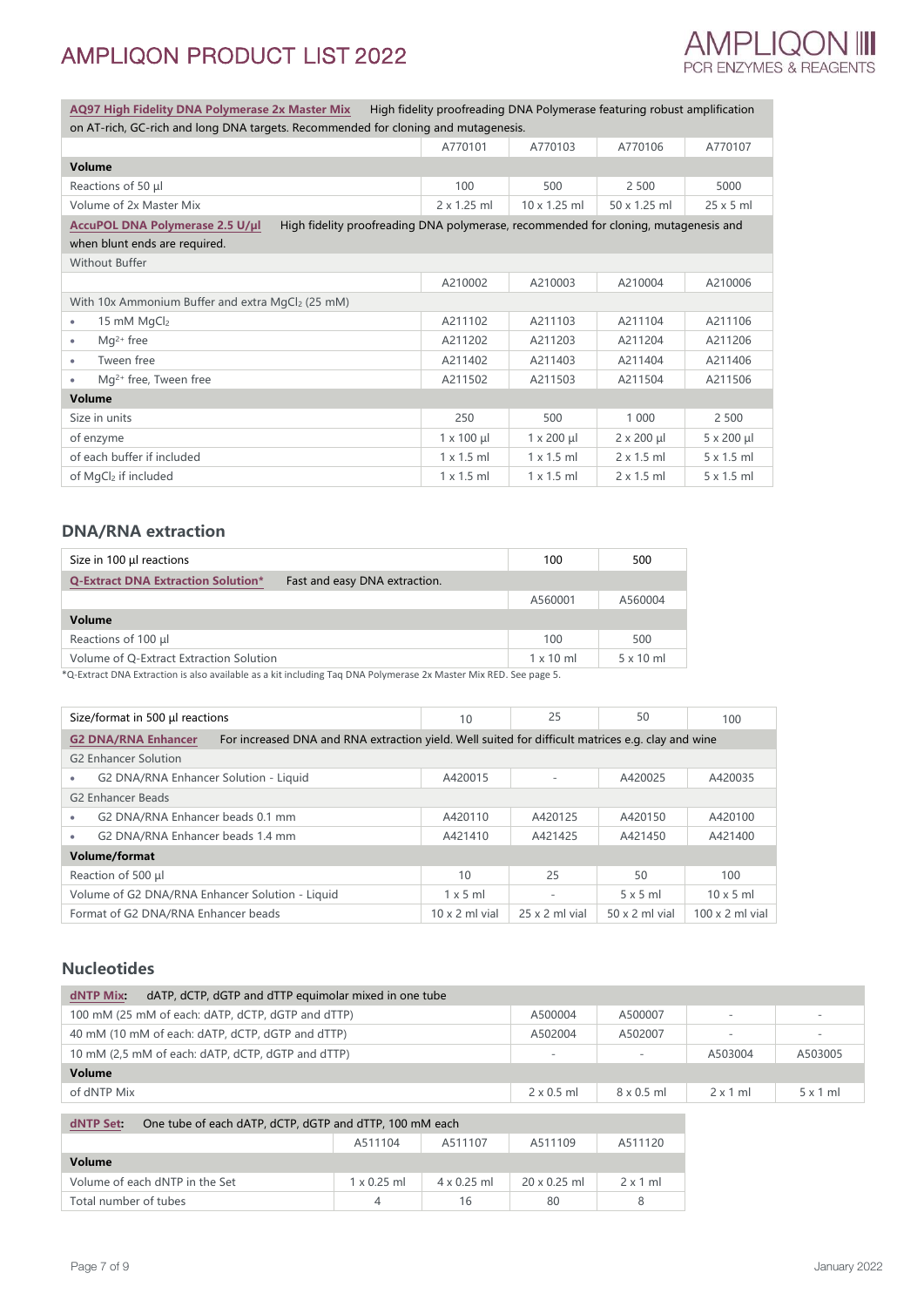

| <b>Single dNTPs:</b> | One tube of one specific dNTP |                    |
|----------------------|-------------------------------|--------------------|
| dATP, 100 mM         |                               | A521102            |
| dCTP, 100 mM         |                               | A521202            |
| dGTP, 100 mM         |                               | A521302            |
| dTTP, 100 mM         |                               | A521402            |
| dUTP, 100 mM         |                               | A521502            |
| Volume               |                               |                    |
| Volume of dNTP       |                               | $1 \times 0.25$ ml |

## **Buffers, Special Buffers, and MgCl<sup>2</sup>**

| <b>10x Ammonium Buffer</b>             |                   |                    |                |
|----------------------------------------|-------------------|--------------------|----------------|
| 15 mM MgCl2<br>۰                       | A301103           | A301110            | A301156        |
| Mq <sup>2+</sup> free<br>۰             | A301203           | A301210            | A301256        |
| Tween free<br>٠                        | A301403           | A301410            | A301456        |
| Mg <sup>2+</sup> free, Tween free<br>۰ | A301503           | A301510            | A301556        |
| <b>10x Standard Buffer</b>             |                   |                    |                |
| 15 mM MgCl2<br>۰                       | A302103           | A302110            | A302156        |
| Mg <sup>2+</sup> free<br>٠             | A302203           | A302210            | A302256        |
| Tween free<br>٠                        | A302403           | A302410            | A302456        |
| Mg <sup>2+</sup> free, Tween free<br>۰ | A302503           | A302510            | A302556        |
| <b>10x Combination Buffer</b>          |                   |                    |                |
| 15 mM MgCl2<br>٠                       | A303103           | A303110            | A303156        |
| Mq <sup>2+</sup> free                  | A303203           | A303210            | A303256        |
| Tween free                             | A303403           | A303410            | A303456        |
| Mg <sup>2+</sup> free, Tween free<br>۰ | A303503           | A303510            | A303556        |
| <b>5x PCR Buffer RED</b>               |                   |                    |                |
|                                        | A301803           | $\overline{a}$     | $\overline{a}$ |
| <b>4x GC Buffer I</b>                  |                   |                    |                |
|                                        | A301703           | A301710            | A301756        |
| <b>4x GC Buffer II</b>                 |                   |                    |                |
|                                        | A302703           | A302710            | A302756        |
| $MqCl2$ , 25 mM                        |                   |                    |                |
|                                        | A308103           | A308110            | A308156        |
| Volume                                 |                   |                    |                |
| Volume of buffers and MgCl2            | $3 \times 1.5$ ml | $10 \times 1.5$ ml | $6 \times 5$ m |

#### **Buffer Kits**

|                                                                | Volume                     | Cat. no. |  |  |  |
|----------------------------------------------------------------|----------------------------|----------|--|--|--|
| <b>Ammonium Buffer, Standard Buffer and Combination Buffer</b> |                            |          |  |  |  |
| and extra MgCl <sub>2</sub> (25 mM)                            |                            |          |  |  |  |
| 15 mM $MqCl2*$                                                 | 5x1x1.5m                   | A306101  |  |  |  |
| $Ma^{2+}$ free<br>٠                                            | $4 \times 1 \times 1.5$ ml | A306201  |  |  |  |
| Tween free<br>٠                                                | $4 \times 1 \times 1.5$ ml | A306401  |  |  |  |
| Mg <sup>2+</sup> free, Tween free                              | $4 \times 1 \times 1.5$ ml | A306501  |  |  |  |
| $*$ Funded buffer profit that is shall deal                    |                            |          |  |  |  |

\* 5x PCR Buffer RED is also included.

#### **PCR Grade Water**

| H <sub>2</sub> O          |         |                   |                    |
|---------------------------|---------|-------------------|--------------------|
| <b>PCR Grade Water</b>    | A360056 | A360042           | A360044            |
| Volume                    |         |                   |                    |
| Volume of PCR Grade Water | 6x5m    | $1 \times 500$ ml | $1 \times 1000$ ml |